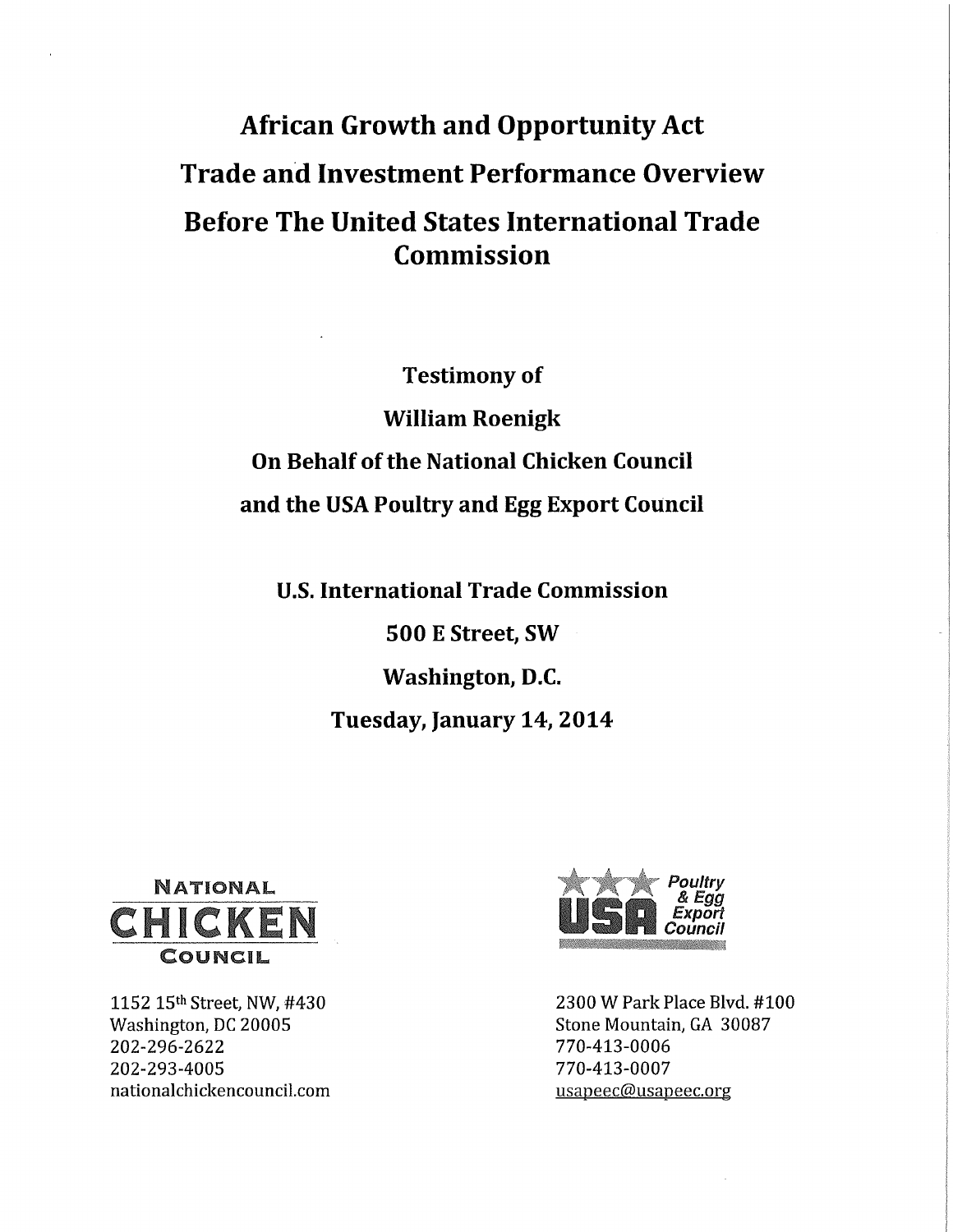Mr. Chairman and Ladies and Gentlemen Commissioners, thank you for the opportunity to provide the U.S. poultry producers, processors, and exporters concerns about the important topic of today's hearing. My name is William "Bill" Roenigk. I am a senior consultant for the National Chicken Council (NCC). I am appearing here today on behalf of NCC, the national association headquartered here in Washington DC that represents the chicken producers/processors of the United States. With me today is Kevin J. Brosch, international trade advisor to USA Poultry and Egg Export Council (USAPEEC), the national association headquartered in Stone Mountain, Georgia that represents the export side of the U.S. poultry and egg industries.

The National Chicken Council represents companies that produce/process over 95 percent of the chicken in the United States. Exports which account for one out of five pounds of chickens produced are a vital and expanding part of the industry being successful. USAPEEC is a national trade that represents the interests of America's poultry and egg export industry, perennially one of America's most important and successful export sectors. USAPEEC has more than 200 member companies involved in export trade including chicken, turkey and egg producers; trading companies; freight forwarders; shipping companies; cold storage facilities; and port authorities. USAPEEC member companies represents approximately 90 percent of all U.S. poultry and egg exports. Last year in 2013, the U.S. poultry industry exports almost 4,0 million metric tons valued at over \$5.6 billion to more than 100 countries, making poultry and eggs one of the most important U.S. agricultural export products.

The companies that produce and trade U.S. poultry and eggs are some of America's most successful exporters, and are constant participants in the domestic and international markets for meat and poultry products. As such, NCC and USAPEEC members place great value and importance on the observance of the rule of law in international trade, and on adherence to the provisions of international trade law, in particular the multilateral agreements of the World Trade Organization. NCC and USAPEEC were staunch supporters of the efforts of the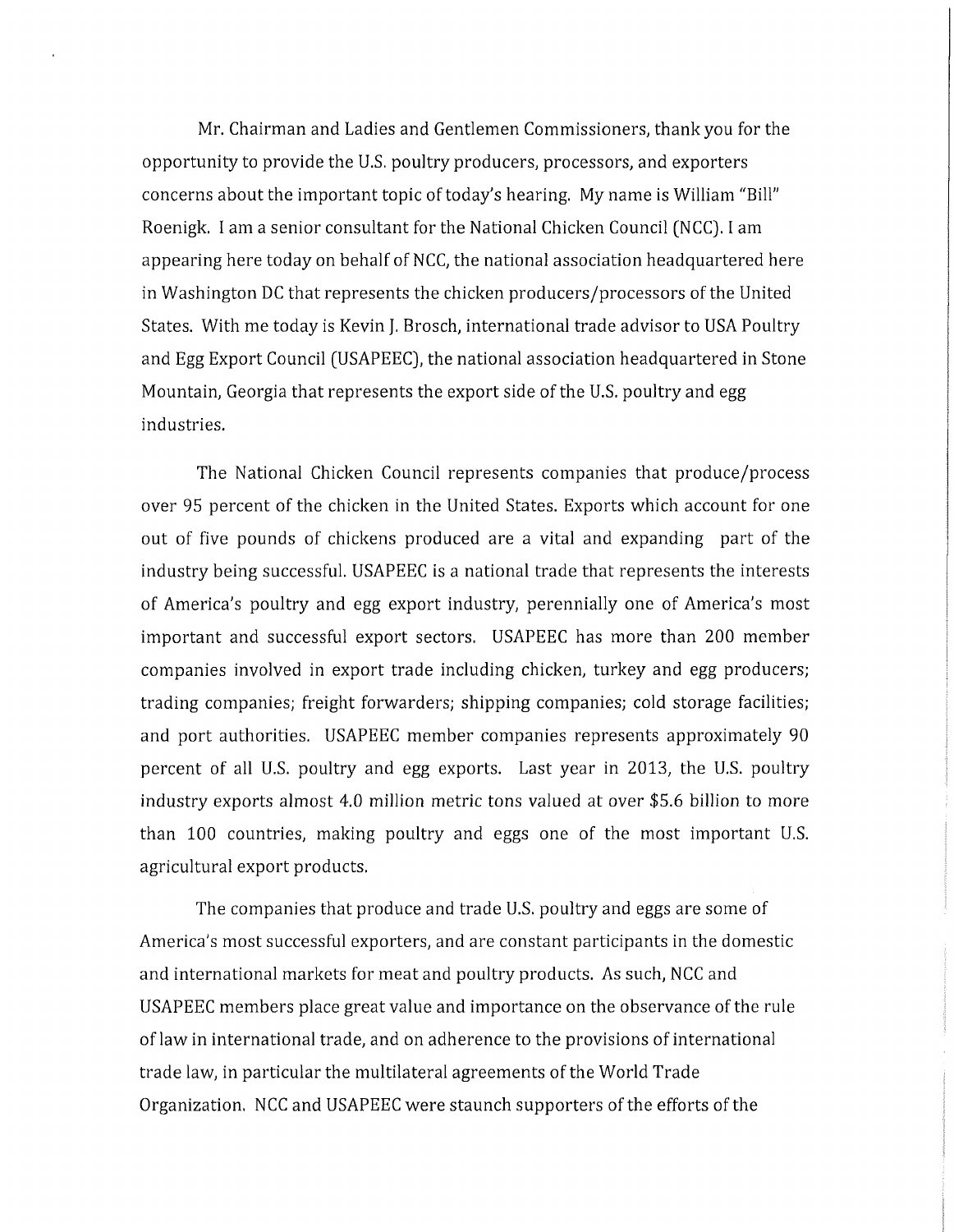United States to launch the Uruguay Round negotiations in the 1980's and to improve and extend the rule of law in international trade, and worked vigorously with the Clinton Administration to achieve passage of the Uruguay Round Implementation Act, and of the North American Free Trade Agreement (NAFTA) in 1994. Historically, NCC and USAPEEC have also been supporters of most other U.S trade liberalization efforts, including plurilateral arrangements such as the NAFTA, the Dominican Republic-Central America-United States Free Trade Agreement (CAFTA), and numerous bilateral free trade agreements such as the U.S.-Panama, U.S.-Peru, U.S.-Korea and U.S.-Colombia FTAs. The U.S. poultry and egg industries have also favored efforts by the United States to improve the economic situation in the developing world, and in that context, previously supported extension of special duty preferences to the countries of sub-Saharan Africa under the African Growth and Opportunity Act (AGOA) when it first passed Congress in 2000.

Our industry believes that the United States should, where practical and sensible, aid the less developed countries of the world in improving their economies and the standard of living for their citizens. However, we also believe that developing countries receiving aid or special preferences also have their responsibilities. Chief among those responsibilities are the obligation to treat all their citizens fairly and see that trade preferences benefit the greater good, not just the advantaged few; and the obligations to become good world citizens and to conduct themselves in accordance with the rule of law.

The rule of law in international trade enhances, and in some cases ensures, fairness and predictability in international markets. Without the willingness of the world's governments to adhere to the rule of law, U.S. firms attempting to participate in world markets would be constantly frustrated by the vagaries of political decision-making. Prior to the conclusion of the Uruguay Round, U.S. exporters were too often excluded from markets through arbitrary and protectionist measures imposed by other governments.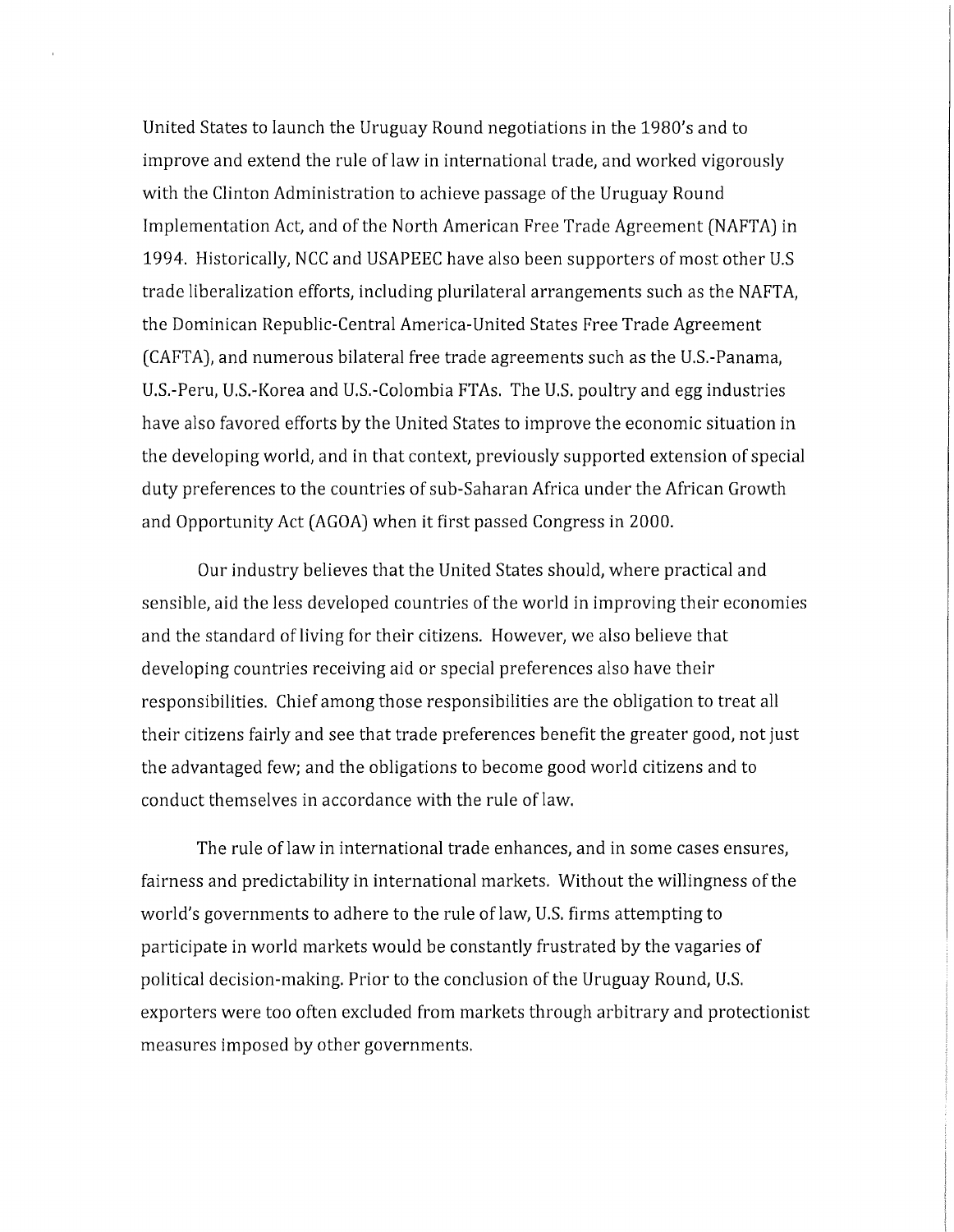The United States has been the leading champion of the rule of law in international trade since 1946 when it initiated the international discussions that led to the formation of the General Agreement on Tariffs and Trade (GATT) a year later in 1947. For nearly 50 years, the United States was a leading participant in the GATT, and was the party most responsible for the launch of the GATT Uruguay Round and the evolution of GATT into the WTO in 1994. Key U.S. interests in initiating the Uruguay Round included the development of a fairer and more predictable set of rules to govern trade in agricultural products, and in the application of sanitary and phytosanitary measures, the systems that assure safety in the food supply. While the United States has a keen interest in advancing the rule of law, its interests are particularly strong in the case of the WTO rules that apply to agriculture.

While international trade rules in the post-Uruguay Round world are certainly not perfect, they have been improved dramatically and are generally accepted and observed by the majority of WTO Member nations. Rules for enforcement of trade rules have also been strengthened through an improved system of dispute settlement, and can be very effective if our government is willing to use those enforcement mechanisms and to insist on adherence by our trading partners to the rule of law.

The effectiveness of international rules in challenging unfair practices was clearly demonstrated in the past year when the U.S. government challenged the unfair imposition of antidumping duties on U.S poultry by the Republic of China. Prior to 2009, the United States was exporting approximately \$700 million of chicken products to China. But in 2009, after the U.S. imposed safeguard duties on Chinese tires, and Congress discriminated against the China by passing the so-called DeLauro Amendment that denied China the right to apply for FSIS approval of some of its products (the only country Congress singled out for this treatment], China retaliated and imposed dumping duties on our poultry products. Unfortunately, because of the size and success of our exports, our industry became the target for retaliation and a pawn in this trade dispute between China and the United States.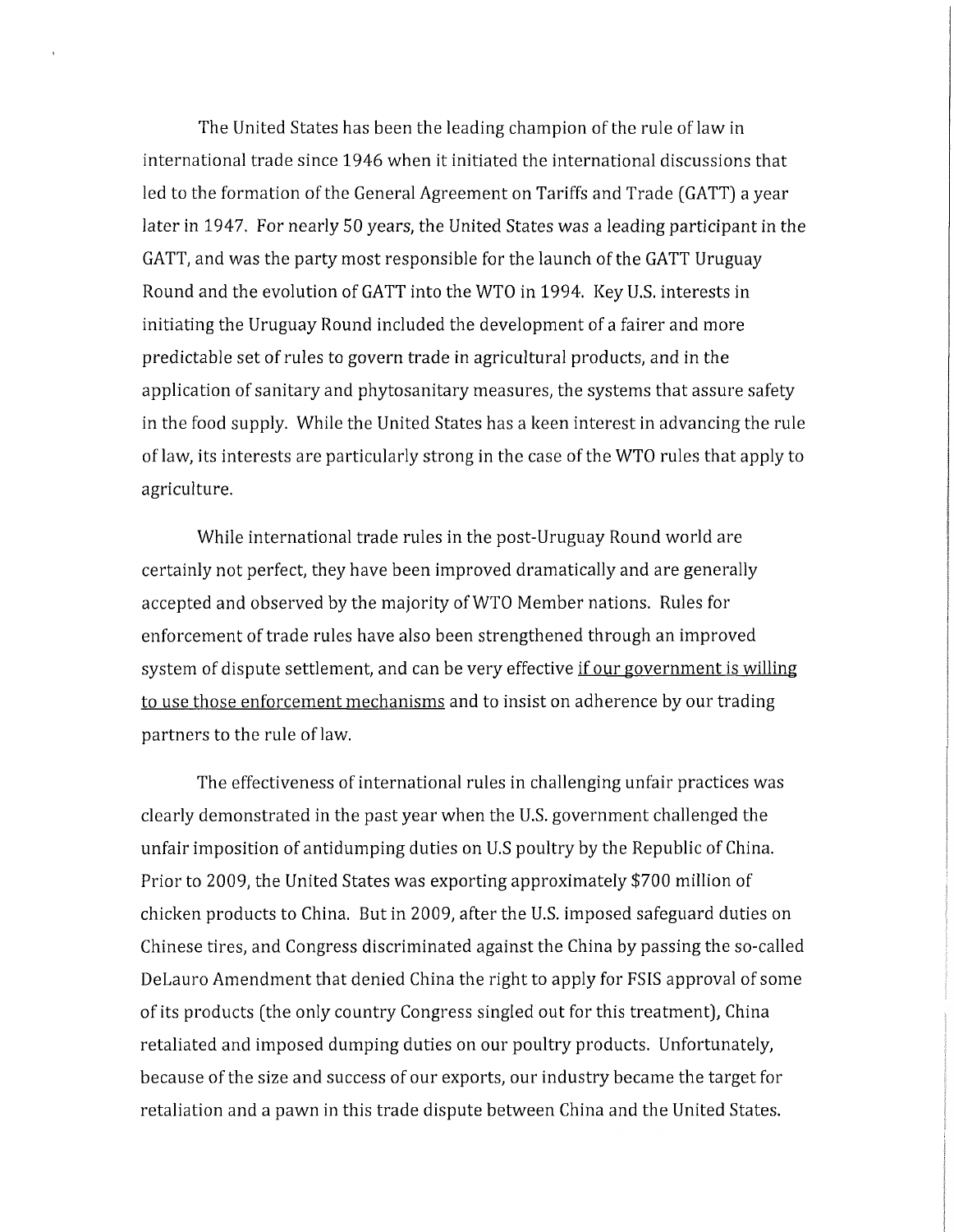China pretended that U.S. poultry exports had been dumped so that it could impose retaliatory duties, but the case was politically motivated and had no economic underpinning. China could only make a finding of dumping by applying a convoluted and economically irrational theory known as "weighted cost of production." Fortunately, the current Administration decided that it was willing to use WTO dispute settlement to vindicate U.S rights in this case. The United States challenged China's determination as inconsistent with WTO rules, and this summer we won that case. China has decided not to appeal and is currently in the process of reevaluating it decision to impose dumping duties. Our industry is hopeful that the WTO case, along with improved trade relations between our countries, will result in renewed poultry exports to China in 2014,

China is not the only country that has imposed antidumping duties on U.S poultry using WTO-inconsistent standards and processes. The first "weighted average cost of production" case was brought against our industry by the Republic of South Africa in 2000, ironically the same year that the United States extended special duty preferences to many of the RSA's exports under the AGOA. Prior to 2000, the U.S. industry enjoyed a modest but respectable export market of approximately 55,000 metric tons annually. Since 2000 and the imposition of antidumping duties, we have been totally shut out of the South African market.

Ladies and Gentlemen: we are here today to say that, unless the Republic of South Africa changes its policies, lifts the imposition of dumping duties from our products and allows trade to resume fairly and without restraint, NCC, USAPEEC, and other members of the U.S. poultry industry will strongly oppose any further extension of AGOA preferences to the Republic of South Africa. We will also oppose extension of AGOA to any other African countries that impose similarly unfair and unjustifiable restrictions on our imports. As you fully understand from our earlier comments, the decision to oppose extension of AGOA, if we must oppose it, will be a clear departure from our past practice of unwavering support for all U.S free trade and developmental support initiatives. This will be an historical change in position for our industry, and we would not take such a decision lightly. We have not yet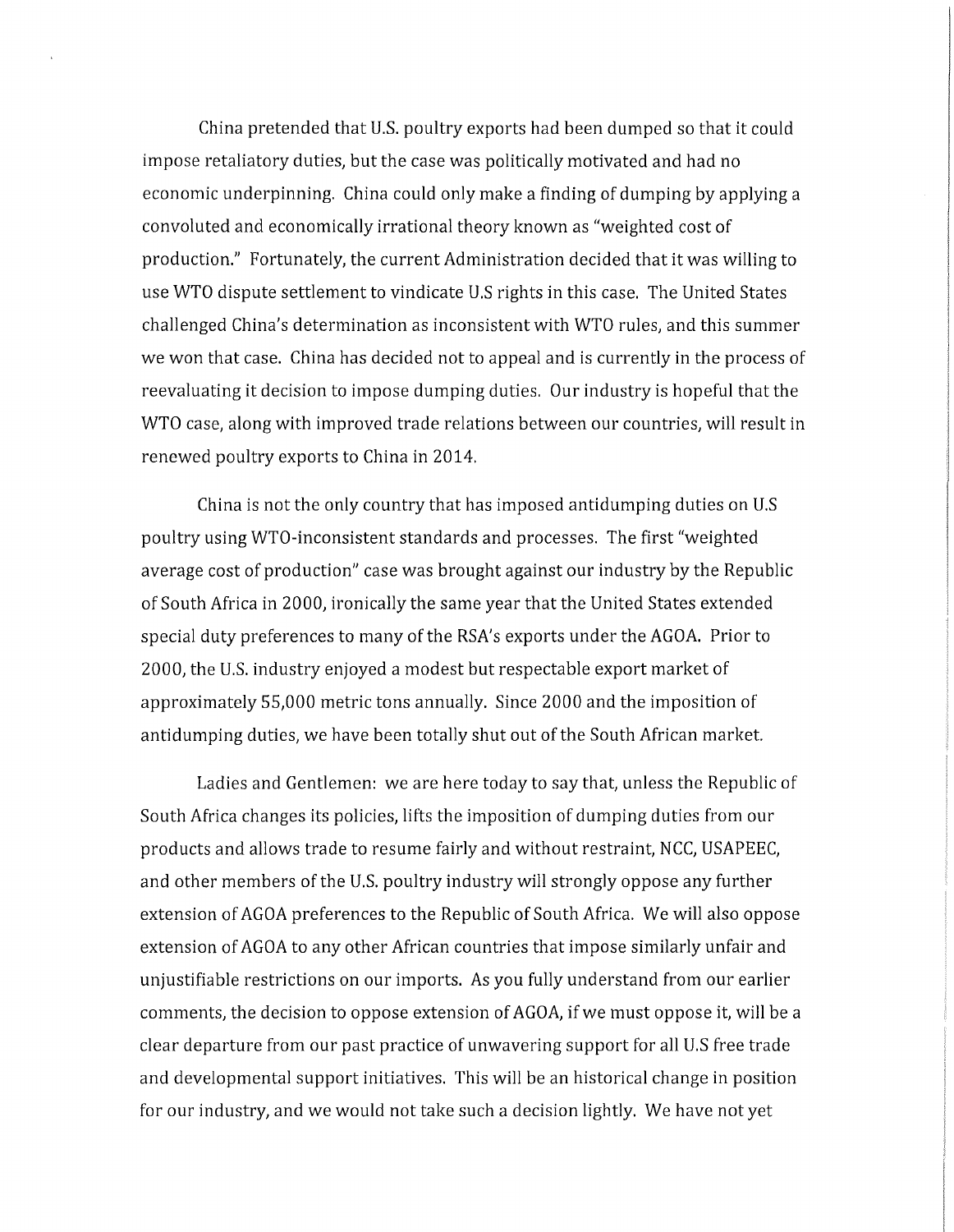made that decision, and will follow developments with South Africa closely over the next year while AGOA renewal is being considered and debated by Congress. We are, very frankly, looking for a reason to support AGOA extension, and hope that South Africa will take the necessary steps to justify our continued support. But, let us be clear: The U.S. poultry industry will actively oppose extension of AGOA preferences and benefits to any country, including South Africa, that unfairly excludes U.S. poultry exports from its market.

Our experiences since the Republic of South Africa first imposed antidumping duties fourteen years ago have been a series of frustrations, both with the failure of the Government of South Africa to act fairly, responsibly and in accordance with its international obligations; and with the failure of the U.S. government to pursue this case through available WTO dispute settlement procedures.

The Republic of South Africa initiated an antidumping case against U.S. poultry imports in 1999 as a protectionist measure in favor of its domestic poultry industry. South Africa is a net importer of poultry meat and protein, and the imposition of antidumping duties only meant that the prices that South African citizens have been forced to pay for domestic product rose to three or four times the world price. For the past 14 years, South Africa has continued to protect a politically-favored few who control its domestic poultry industry, at the expense of its consumers and, in particular, of many of its poorest citizens for whom poultry is the least expensive source of protein.

Under international law standards, the preferred method of determining whether a product is dumped is to compare the price of the product sold at export with the price of comparable product sold in the home market of the exporter. Had South Africa applied that common method, there would have been no determination of dumping. U.S. poultry exporters do not sell their products at export for less than the U.S. price for the simple and economically rational reason that, if they can get the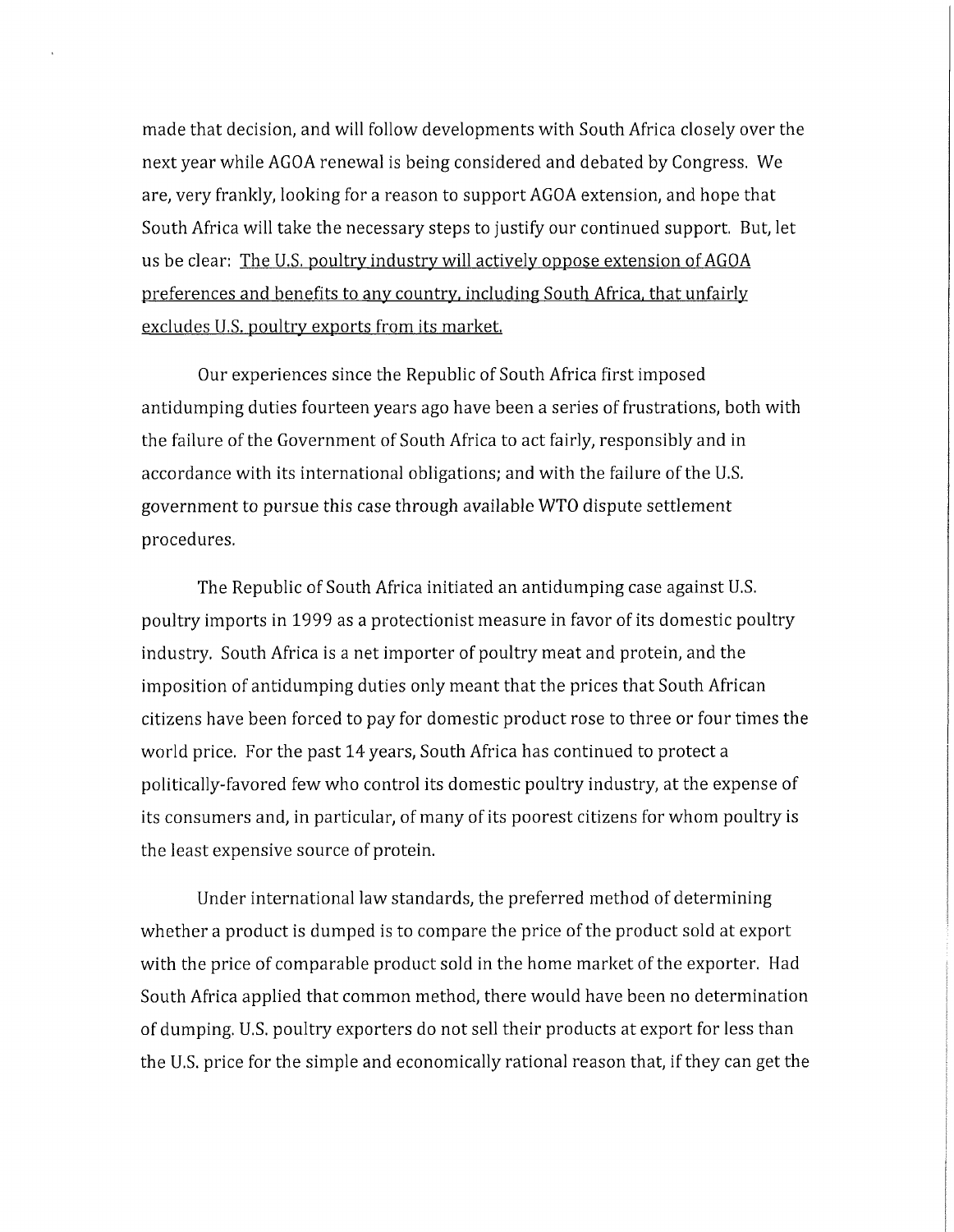same or a higher price in the U.S. market, they will do so. As a result, no country ever brings an ordinary "home market price" case against U.S poultry.

Under certain circumstances, antidumping cases will be determined on the basis of cost of production analysis where there are insufficient home market sales (usually less than 5% of all production] of a product to warrant price-to-price comparison. But that is certainly not the case with respect to U.S. poultry meat. The vast majority of all U.S. poultry products, including chicken leg quarters, our most common export product, are sold and consumed here in the United States.

South Africa's decision to pursue its antidumping investigation on a cost of production theory was entirely unjustified because there were certainly more than sufficient home market sales of chicken leg quarters and other chicken products to make direct price comparison available. But, making matters worse, South Africa departed from the ordinary method of evaluation in cost of production and concocted an economically-bizarre theory known as "weighted cost of production." Under this theory, all parts of a meat animal are assumed to have the same value by weight, even if the market demand- and therefore market prices -are radically different for different parts. If weighted cost of production were applied to beef, for example, it would assume that filet mignon and hamburger were of equal value by weight; if it were applied to pork, it would assume that pork loin and pigs ears had equal value by weight.

This is, of course, sheer nonsense. Not all parts of an animal have equal value by weight in the marketplace, and that is as true of poultry meat as it is of beef or pork. Filet mignon has always been worth more than hamburger; and pork loin has always been worth more than pigs' ears. Historically, breast meat and chicken wings have been higher-valued products in the market than chicken leg meat; the South African weight cost of production approach totally ignores this reality. Under international norms, if cost of production methodologies are applied, differences in the values of parts of an animal are properly determined in accordance with the values normally associated with those parts on the books of a firm in the ordinary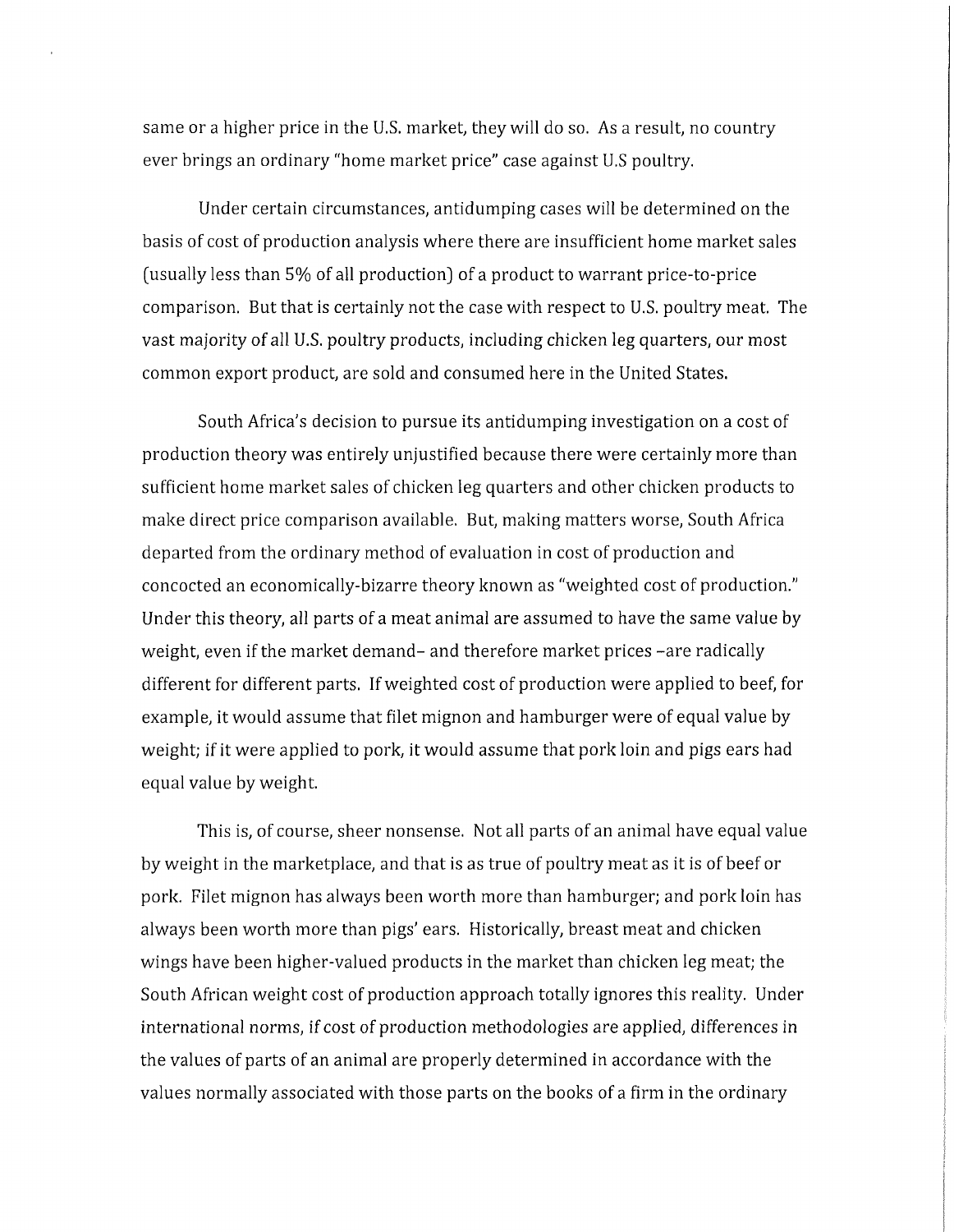course of business; the South African government's approach also blatantly ignored this important international rule, even though South Africa's own accounting guidelines are the same as the U.S. and international rules, and require use of ordinary business accounting practices.

Our industry initially assumed that, given the blatant irrationality and illegality of the South African antidumping case, the U.S. government would immediately mount a challenge at the WTO. Indeed when the Bush Administration first came into office in 2001, industry representatives met with the new U.S. Trade Representative concerning this South Africa circumstances, and Ambassador Zoellick assured us that the U.S. Government would act quickly to protect our rights under international law. But that did not happen. During the eight years of the Bush Administration, and despite constant requests from the industry that the case be pursued at the WTO, no action was ever taken. The industry received constant assurances from USTR that this issue was being raised at every trade meeting with South Africa, and we were told that our government preferred to "work out" a solution bilaterally with South Africa rather than to initiate dispute settlement before the WTO. Apparently, the South African government realized that the U.S. Government was not going to take action, and it simply did nothing.

Ironically, in 2007, South Africa's imposition of antidumping duties on U.S. poultry was determined by the South African Supreme Court to be illegal under South African law, WTO law contains a "sunset requirement" that antidumping duties be reviewed every five years or be removed, and this requirement became part of domestic South African law when the Republic of South Africa ratified the Uruguay Round treaty. When South Africa failed to initiate the necessary sunset review within the allotted five years, the duties were challenged and were found illegal by the Republic of South Africa's high court.

While this should have cured the problem, it did not. The South African antidumping authorities simply declined to implement the Court's holding and continued to impose antidumping duties on U.S. products. The failure by South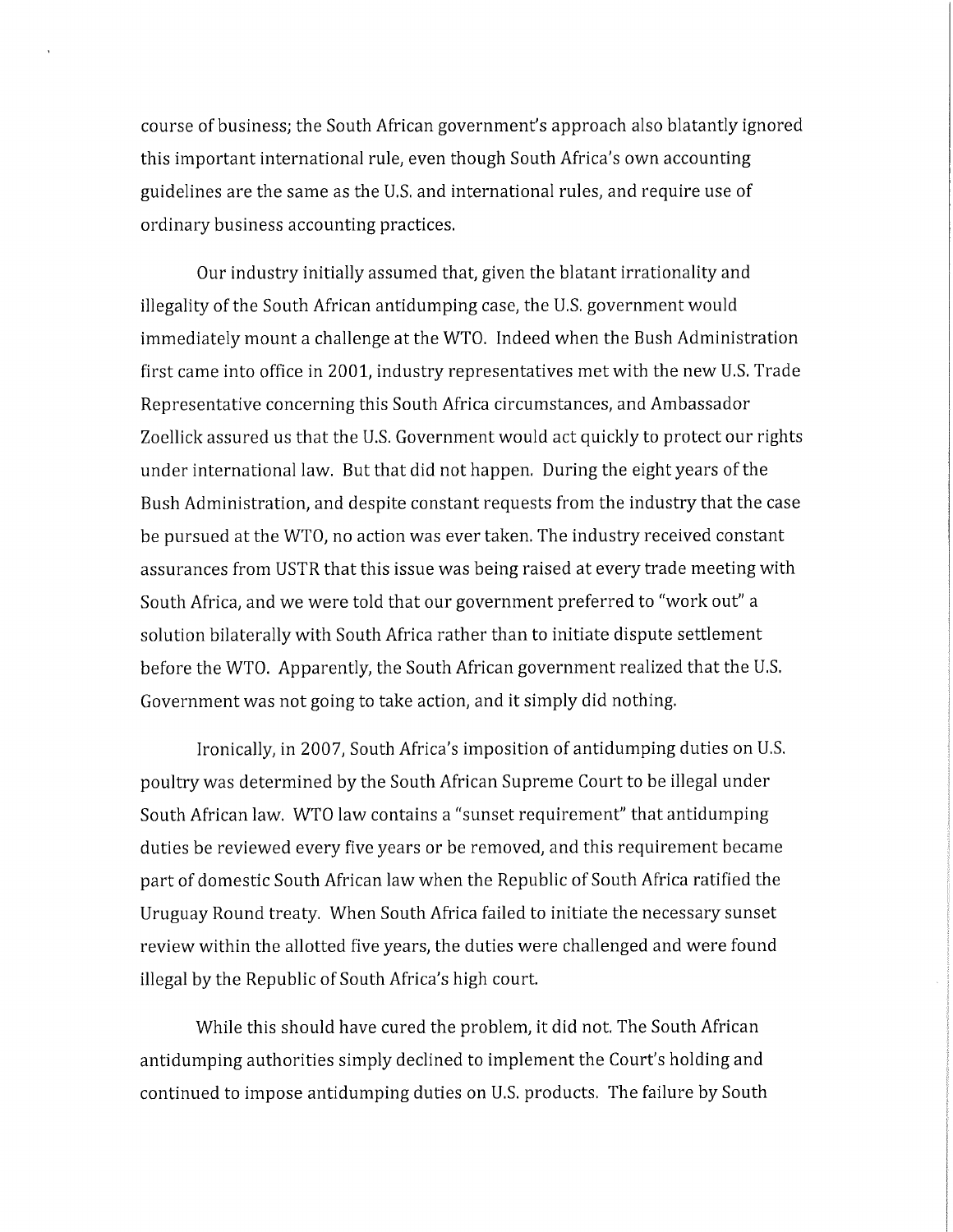Africa to comply with its own sunset review rules should also have given the U.S. government a procedural basis - in addition to the substantive deficiencies - to challenge South Africa, but again, it did nothing. The U.S. poultry industry and its importer allies in South Africa spent large sums on legal fees to pursue the case through the South African court system, but were met with frustration at every point. Much later, after several years of tolerating the South African Administration's flaunting illegality, the South African courts reversed themselves and, in a classic "home town call," suddenly decided that South Africa's government's disregard of its own antidumping rules was not illegal after all.

In the meantime, the Bush Administration left office at the beginning of 2009 and the industry renewed its request for action with the incoming Obama Administration. Like the Bush Administration before it, this government has taken no action against South Africa. Essentially, the Obama Administration has viewed this as an "old case" that should have been pursued earlier. To its credit, this Administration did pursue the China case and successfully litigate that case to victory, and the U.S. industry is greatly appreciative of its efforts, and in particular the efforts of Ambassador Isi Siddiqui and the USTR legal team.

But U.S. success in the China poultry antidumping case also serves to remind the industry of the failures in the South Africa case. In both cases, antidumping duties were imposed on the basis of very similar - and equally irrational -- legal theories. The WTO victory in the China case tells our industry that the South African duties are equally unjustifiable, and that our government has the means to eliminate those duties if it has the will to pursue them.

U.S. poultry has now been unfairly excluded from the South African market for more than 14 years. While the industry has long been one of the principal champions of U.S. trade and development initiatives, its faith in those initiatives has been shaken by the failure of some of our trading partners – in this case South Africa - to live up to their responsibilities; and by the failure of the U.S. government to make good on its promises to fairly and strictly enforce our trading rights. The